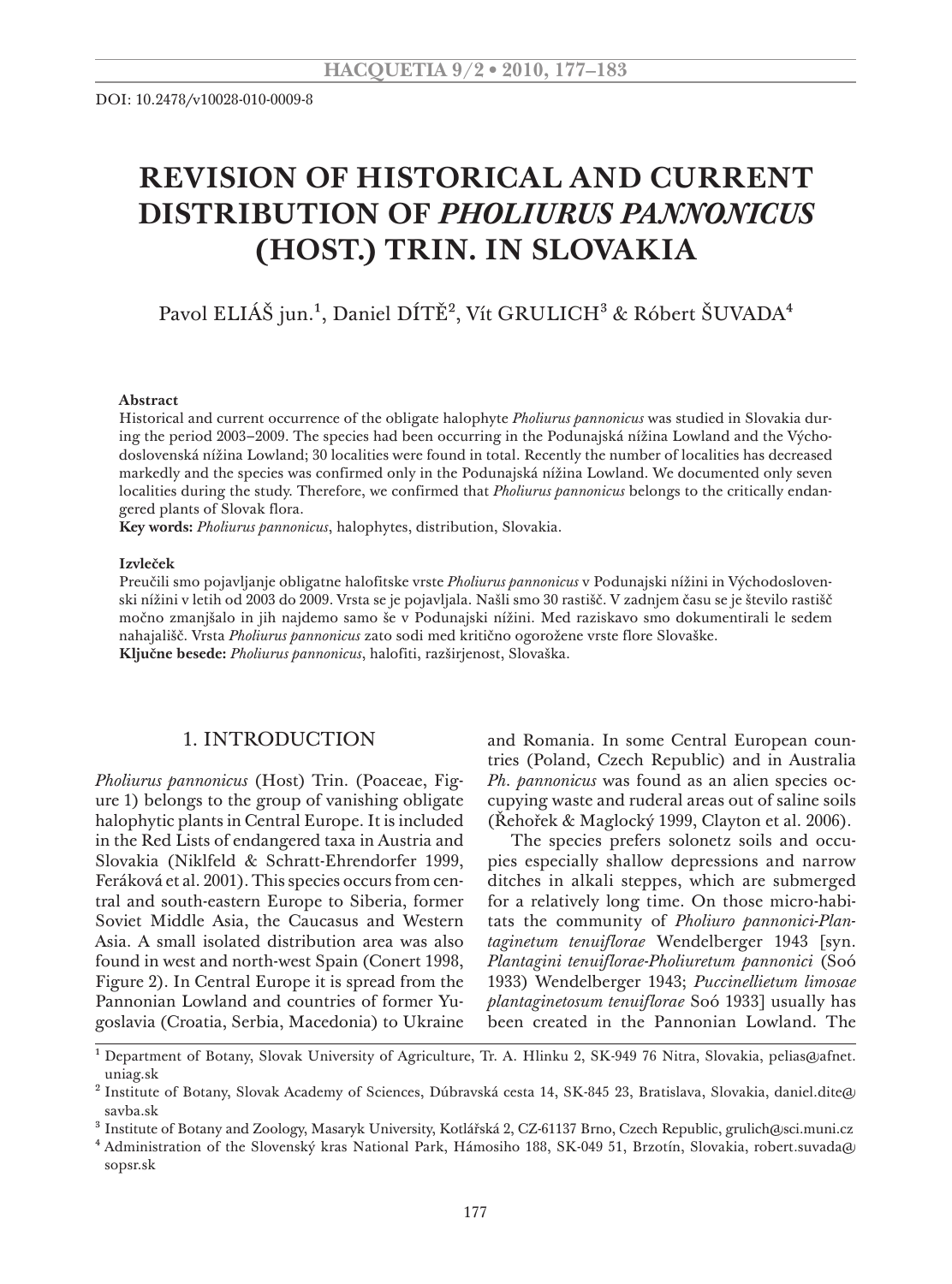

**Figure 1:** *Pholiurus pannonicus*: A – habit of the plant, B – leaf-sheath with the ligula, C – inflorescence in detail (orig. P. Čepček). **Slika 1:** *Pholiurus pannonicus*: A – izgled rastline, B – listna nožnica z listno kožico, C – socvetje (orig. P. Čepček).



**Figure 2:** Distribution area of *Pholiurus pannonicus* (after Conert 1998). **Slika 2:** Razširjenost vrste *Pholiurus pannonicus* (po Conert 1998).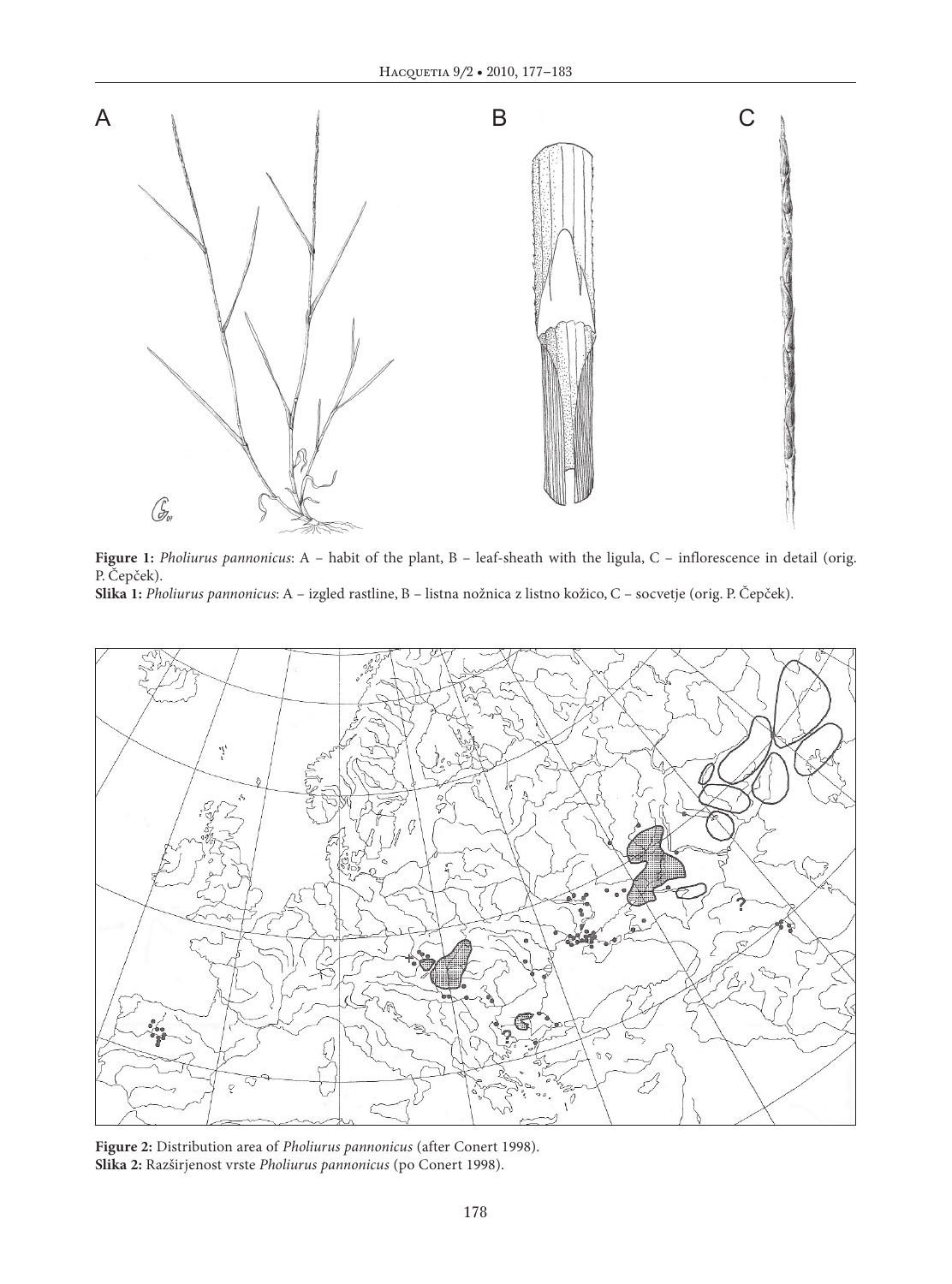community is still widely dispersed in some parts of Hungary (e.g. the Hortobágy National Park), but in adjacent countries it is not so common. It has been found to be very rare in Austria around the Neusiedler See, where the community reaches the western border of range (Wendelberger 1950, Mucina 1993). Distribution in Romania is very scattered; Popescu (2005) mentioned occurrence of the community only from the districts Oltenia, Dobrogea and Muntenia. The association was recorded in northern Serbia as well, (the Vojvodina region, Slavnić 1948, Knežević 1994, Ivezić et al. 1995). In Slovakia, the association occurred only in the Podunajská nížina Lowland and Východoslovenská nížina Lowland (Vicherek 1973), but it is presently extinct (Dítě et al. ined.).

The paper is aimed at clarifying the historical and present distribution of *Pholiurus pannonicus* in Slovakia.

## 2. Material and Methods

The study was carried out during the period 2003–2009 in the Podunajská nížina Lowland and Východoslovenská nížina Lowland. The historical data concerning the distribution of the species were achieved from herbaria BP, BRA, BRNU, BRNM, LTM, MMI, MZ, NI, KO, OLM, PMK, PR, PRC, SAV, SLO and ZV. The active floristic survey was carried out to confirm recent localities of the species. Herbarium specimens collected during this research are stored in herbarium NI. Herbarium abbreviations are according to Holmgren et al. (1990) and Vozárová & Sutorý (2001). Results of this study are presented on the point map. The map was designed by program ArcGis, version 9.2. Coordinates of historical localities were taken from Google Earth. Coordinates of recent localities were obtained during field research using GPS equipment Garmin CS 60. The abbreviations of works published before 1956 are cited following Futák & Domin (1960), and the nomenclature of flowering plants follows Marhold & Hindák (1998). Phytogeographical divisions follow Futák (1980).

## 3. Results

Our results showed that large changes in land use have caused the disappearance of up to 70 % of the sites of the species in Slovakia (Figure 3).



**Figure 3:** Decline trend in the number of *Pholiurus pannonicus* sites in Slovakia.

**Slika 3:** Upadanje števila nahajališč vrste *Pholiurus panno-*

*Pholiurus pannonicus* is now nearly extinct in this area*.* However, before 1975, the species was found at 30 sites in two main areas: the Podunajská nížina Lowland and the Východoslovenská nížina Lowland (Figure 3, 4). We also found questionable data from this period. Hrabětová (1952 BRNU) collected a herbarium voucher on the locality of Štúrovo, but there is no suitable habitat in the close surroundings of this town. Surely it was only an inaccurate localization of some saline sites situated north from the town of Stúrovo (in the vicinity of Nána, Kamenný Most or Kamenín).

Intensive land reclamation has caused a decrease in the number of localities since the 1970s. Therefore, the existence of 13 sites was documented during the period 1975–2000 in both lowland regions. Recently (after 2000), the species has been found on seven sites only in the Podunajská nížina Lowland. Occurrence of the species in the Východoslovenská nížina Lowland was not confirmed, since all former localities were destroyed by land reclamation that caused the soil desalination. It should be noted that the plants are subtle and inconspicuous and they can be easily overlooked in the field. It is therefore possible that a few of the localities in south-west Slovakia could be re-found in the future. Below is the list of sites of existing populations:

## **Veľké Kosihy, Mostová Nature Reserve**

Occurrence of *P. pannonicus* was restricted to a few square metres in the south-east part of the Nature Reserve in 2008. The small scale population included only a few tens of individuals. It has survived in ruts of the rural road.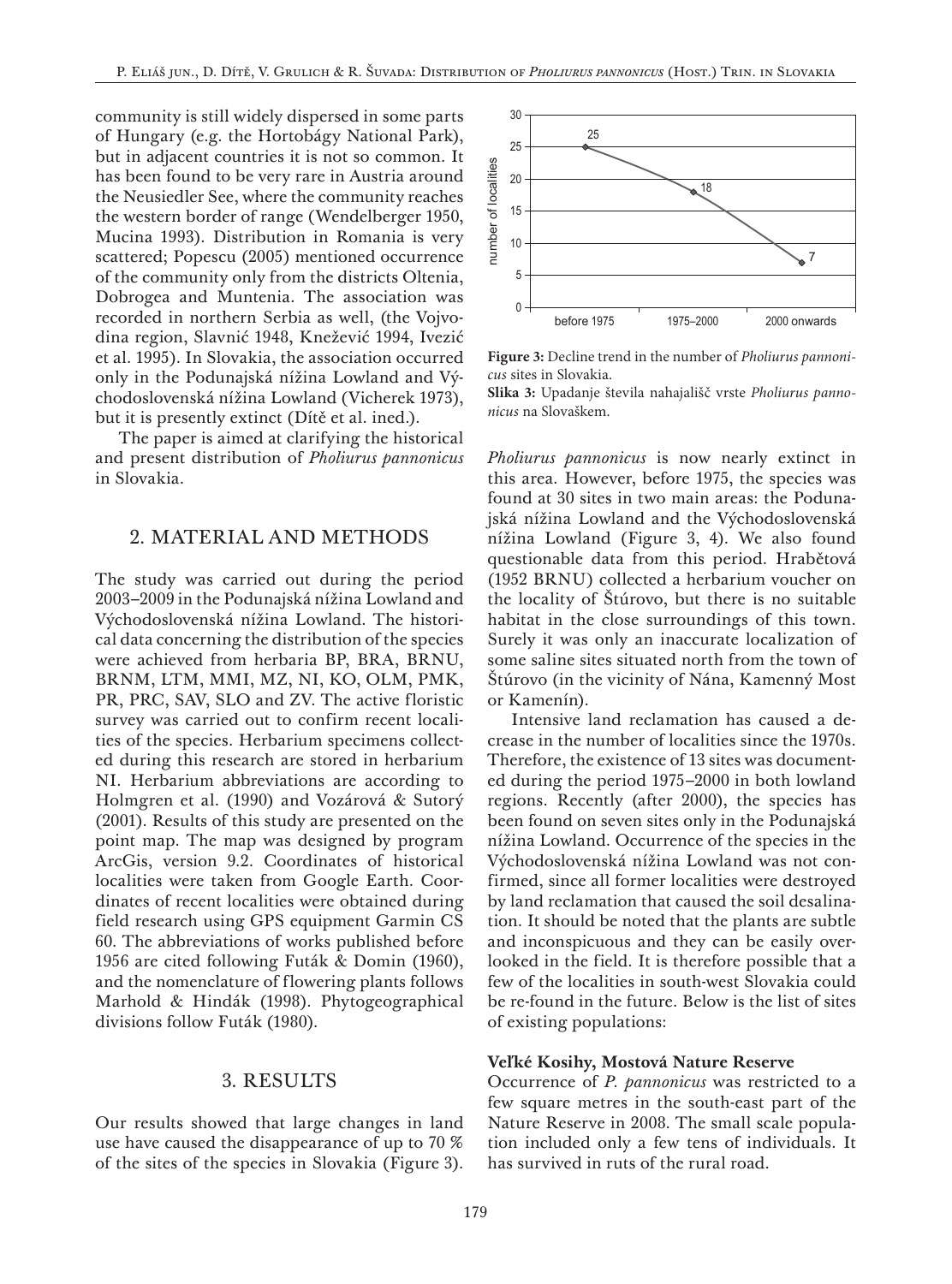

**Figure 4:** Distribution of *Pholiurus pannonicus* in Slovakia: A – Podunajská nížina Lowland, B – Východoslovenská nížina Lowland, ○ – before 1975, o – 1975–2000, ● – after 2000 (orig. R. Šuvada). **Slika 4:** Razširjenost vrste *Pholiurus pannonicus* na Slovaškem: A – Podunajska nižina, Vzhodnoslovaška nižina, ○ – pred

### **Tvrdošovce, NW from the railway station**

letom 1975, – med letoma 1975 in 2000, ● – po letu 2000 (orig. R. Šuvada).

The second largest population in Slovakia, *Pholiurus pannonicus* occupied two small micro-sites in a deep rut of the rural road in 2008. The total area was not larger than  $10 \text{ m}^2$  and the population size was around 100 individuals. In 2009, several hundred plants were recorded in the same place as well as in shallow depressions of a rural road ca 100 metres south-east. The total area of the population was around  $50-100$  m<sup>2</sup>. It is obvious that the size of populations is closely related to suitable habitat conditions.

#### **Močenok, Siky farmstead**

The species occurred in a fragment of the *Pholiuro pannonici-Plantaginetum tenuiflorae* community, which was developed in a small shallow depression at the edge of a Lucerne field in May 2005. In the next year the site was ploughed and the species has not been confirmed here from this time. It is possible, that the species could appear again in favourable conditions.

#### **Hájske, Michalova jama site**

The locality is very close to the previous one and was confirmed in 2002 (Sádovský 2003). The species was growing in small depressions in degraded saline habitat among arable land and a stand of *Phragmites communis*. The population contained about some tens of individuals.

#### **Šurany, Okomáň farmstead**

The third largest local population in Slovakia had covered an area ca  $10 \text{ m}^2$  and contained several hundreds of individuals in 2004. The species was growing in some shallow depressions and the vegetation cover represented the last fragments of *Pholiuro pannonici-Plantaginetum tenuiflorae* in Slovakia. Human disturbance (mainly land reclamations), however, is leading to rapid degradation processes on the site. We found only a few *Pholiurus* plants in remains of native communities in 2008. Most of those communities were replaced by vegetation with dominance of *Festuca pseudovina.*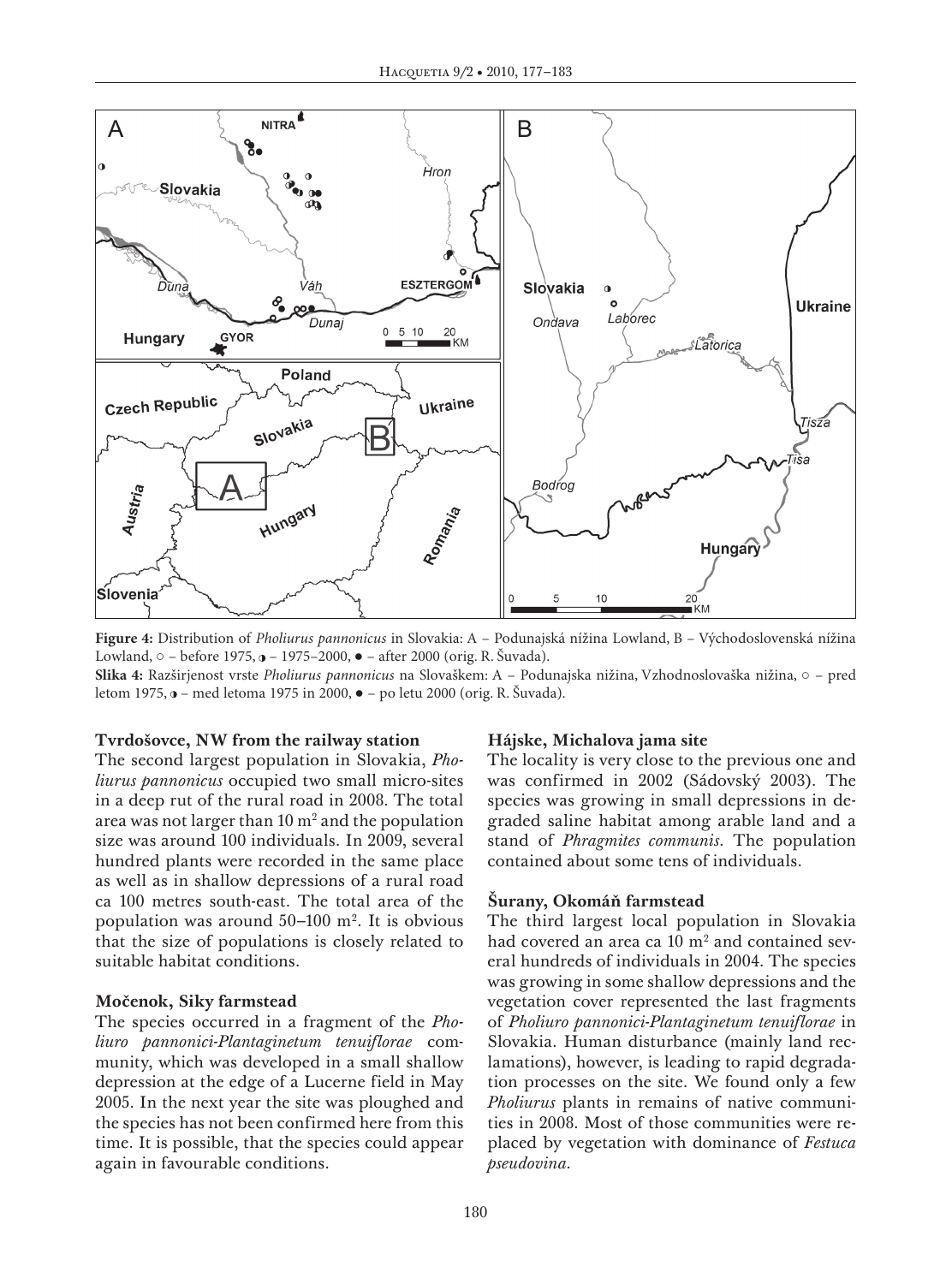# **Komárno, part Nová Stráž, fragment of a depression east from the village**

The largest Slovak population, on locality which was ploughed and drained out in the 1970s. Then the locality was abandoned to its fate and covered by secondary saline vegetation. The occurrence of *P. pannonicus* was restricted to the lowest part of the site in 2003 and the species occupied an areaof ca 300 m2 . This depression was covered by a secondary plant community with dominance of *Tripolium pannonicum*. Population of the species was relatively large and included a few thousand individuals. The same situation was confirmed in 2009.

# **Kamenín, the Kamenínske slanisko Nature Reserve**

The species occurrence was restricted to an area of only  $1 \text{ m}^2$ , in a small pit surrounded by degraded vegetation with dominance of *Festuca pseudovina* and *Galatella punctata*. The number of individuals was not more than 30. If the necessary steps are not performed in the near future (e.g. excavation of deep grooves to maintain the micro-sites with fluctuating water level), the species will entirely disappear from the site.

# 4. Discussion

*Pholiurus pannonicus* is considered as a phytogeographically important border element of the Slovak flora (Řehořek & Maglocký 1999). The species was first documented by Sándor Feichtinger (herbarium voucher from year 1861 deposed in BP, see Appendix). Detailed distribution of the species has not yet been published, although three older works have minimally carried much valuable data. Krist (1940) elaborated distribution of the species in the Podunajská nížina Lowland. He found 22 localities between the towns of Nitra and Nové Zámky and in the surroundings of Komárno, but did not not any localities of saline habitats around Štúrovo. Approximately fifty years later Dostál (1989) and Dostál & Červenka (1992) pointed out the distribution of *P. pannonicus* correctly, but very briefly. The most recent work was performed by Řehořek & Maglocký (1999). They attempted to describe detailed species distribution, but their data were also incomplete. The authors did not mention historical localities, and recent sites were described only generally. Some data were also published in several phytosociological and floristic studies (e.g.

Vicherek 1964, Vicherek 1973, Svobodová 1989, Řehořek & Svobodová 1992, Bogoly 1994 etc.).

Our results showed that the species was relatively frequent in the past; we have found 30 localities in total at present (see Figure 4). This number of localities corresponds with data given by Krist (1940). The saline habitats were well-preserved by traditional use (grazing, mowing) and markedly disturbed only locally, for example by soil mining for brick production (Klika & Vlach 1937, Krist 1940, Šmarda 1952, Krippelová 1964).

The relatively positive situation had changed in the 1970s. The rapid decrease of *Pholiurus* sites started due to land reclamation, afforestation and transformation of saline habitats to arable land (Sádovský et al. 2004b, Fehér 2007). Similar changes in land use resulted in extinction of the species in NW Hungary near Győr (Schmidt 2007) and in north-west Austria (Kästner & Fischer 2008). In Slovakia, the number of localities also decreased markedly. Only 13 sites were confirmed in the period 1975–2000. Occurrence of *Pholiurus pannonicus* was restricted to secondary habitats, where the species has survived usually in wet tracks of rural roads and small depressions (Svobodová 1989, Svobodová & Řehořek 1992). A current survey of saline habitat fragments has brought similar cheerless results – only seven localities have been found since 2000 and occurrence of *P. pannonicus* was not confirmed on the Východoslovenská nížina Lowland. That means a ca 70 % reduction of occurrence in the species in Slovakia. Therefore, the inclusion of *Pholiurus pannonicus* to critically endangered species of Slovak flora was correct (Feráková et al. 2001).

We suppose that the survival of the species in Slovakia will depend on active human preservation. Fortunately, the species can be easily cultivated in *ex situ* conditions (Řehořek & Maglocký 1999), which could be used for support of the natural populations.

# 5. Acknowledgements

We are indebted to Marek Sádovský (Úľany nad Žitavou) for help with field research and Zuzana Melečková (Institute of Botany, Bratislava) for language revision. We are grateful also to Peter Čepček for illustrations. This paper was supported by the Slovak Grant Agency for Science "VE-GA" (grants No. 1/0672/08 and 2/0030/09) and by the Czech Ministry of Education, Youth and Sports (grants MSM0021622416 and LC06073).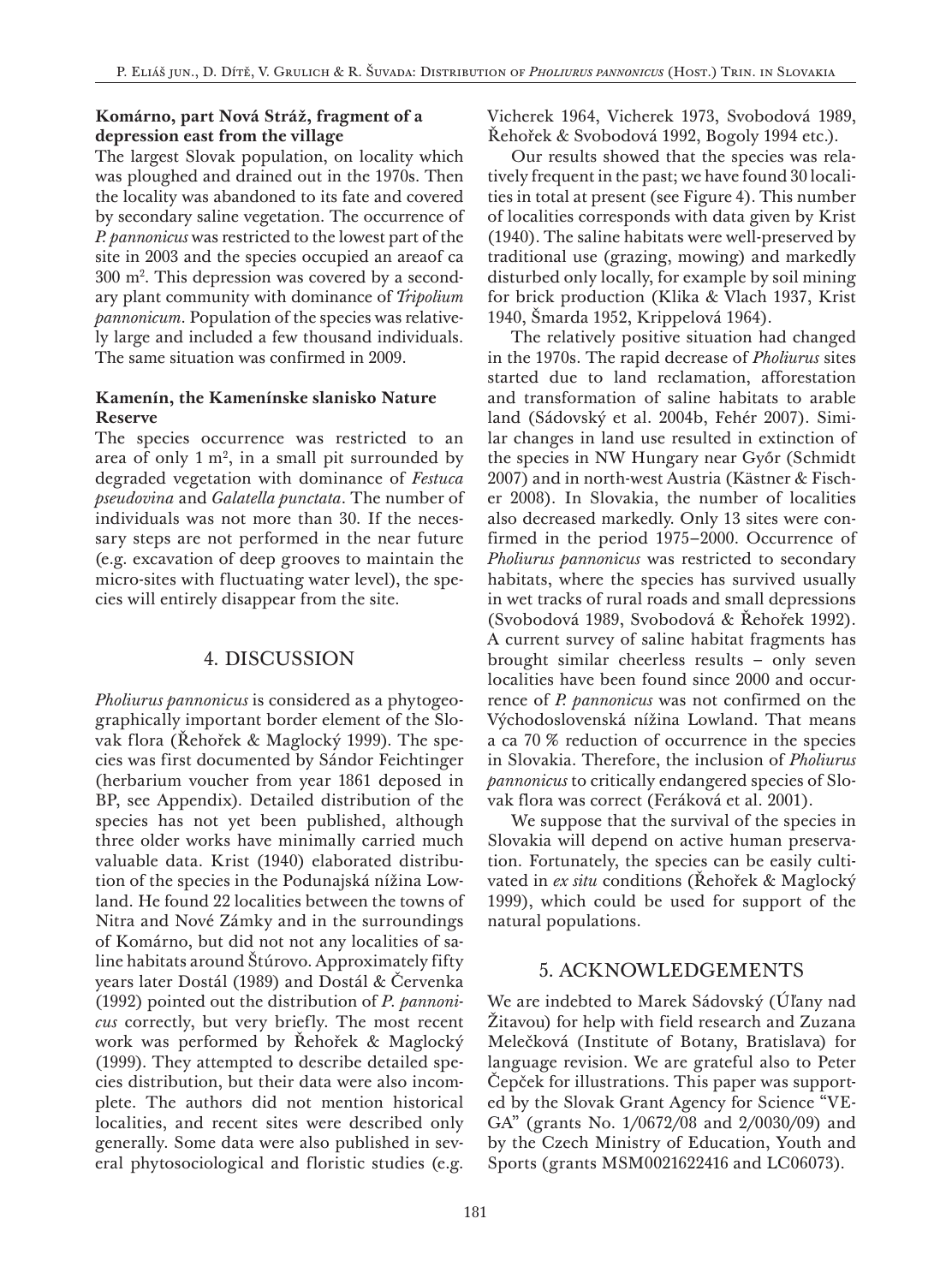# 6. References

- Bogoly, J. 1994: Podkladové materiály pre potreby štátneho orgánu ochrany prírody z južnej časti Východoslovenskej nížiny na základe floristického a čiastočne aj zoologického mapovania. 124 pp, Manuscript.
- Clayton, W.D., Harman, K.T. & Williamson, H. 2006: Grassbase – The Online World Grass Flora. Http://www.kew.org/data/grasses-db. html. Accessed 8. November 2008.
- Conert, H. J. 1998: *Pholiurus* Trin. In: Hegi, G. (ed.): Illustrierte Flora von Mitteleuropa 1/3, Parey Buchverlag, Berlin, pp. 768–770.
- Dostál, J. 1989: Nová květena ČSSR, Academia, Praha, 1563 pp.
- Dostál, J. & Červenka, M. 1992: Veľký kľúč na určovanie vyšších vyšších rastlín II. Slovenské pedagogické nakladateľstvo, Bratislava, 1561 pp.
- Fehér, A. 2007: Origin and development of the salt steppes and marshes in SW Slovakia. Flora Pannonica 5: 67–94.
- Feráková, V., Maglocký, Š. & Marhold, K. 2001: Červený zoznam papraďorastov a semenných rastlín Slovenska (december 2001). Ochrana prírody, Banská Bystrica, 20 (Suppl.): 44–77.
- Futák, J. & Domin, K. 1960: Bibliografia k flóre ČSR. Vyd. SAV, Bratislava, 884 pp.
- Futák, J. 1980: Fytogeografické členenie SSR (1 : 1 000 000). In: Mazúr E. (ed.): Atlas Slovenskej socialistickej republiky. Bratislava, p. 81.
- Humeňanský, Š. 1984: Maloplošné chránené územia vo Východoslovenskom kraji. Pamiatky Príroda 1, p. 35.
- Ivezić, J., Merkulov, L. & Knežević, A. 1995: Ecomorphologic Investigations of the Species *Pholiurus pannonicus* Trin. 1820 (*Poales, Poaceae*). Zbornik radova prirodno-matematičkog fakulteta Univerzitet u Novom Sadu, seria Biologia, 24: 81–88.
- Kästner, A. & Fischer, M. A. 2008: Porträts ausgewählter seltener österreichischer Gefäßpflanzenarten (III) (16) bis (30). Neilreichia 5: 131–172.
- Klika, J. & Vlach, V. 1937: Pastviny a louky na szikách jižního Slovenska. Sborník Československé Akademie Zemědělské 12: 407–417.
- Knežević, A. S. 1994: Monografija flore vaskularnih biljaka na slatinama u regionu Banata, (Jugoslavija). Matica srpska 122 pp.
- Krippelová, T. 1965: Soľné stepi na Žitnom ostrove. In: Janota, D. (ed.): Česko-slovenská ochrana prírody 2. Obzor, Bratislava, pp. 121–134.
- Krist, V. 1940: Halofytní vegetace jihozápadního Slovenska a severní části Malé Uherské nížiny. Práce moravské přírodovědecké společnosti (Brno) 12(10): 1–100.
- Matušicová, B. & Černušáková, D. 2005: Chránené a ohrozené druhy cievnatých rastlín z okolia obcí Hájske, Horná Kráľová a Močenok na Podunajskej nížine. Bulletin Slovenskej botanickej spoločnosti 27: 71–76.
- Marhold, K. & Hindák, F. (eds.) 1998: Checklist of non-vascular and vascular plants of Slovakia. VEDA, Bratislava, 688 pp.
- Niklfeld, H. & Schratt-Ehrendorfer, L. 1999: Rote Liste gefährdeter Farn- und Blütenpflanzen (Pteridophyta und Spermatophyta) Österreichs. 2. Fassung. In: Niklfeld, H. (ed.): Rote Listen gefährdeter Pflanzen Österreichs, ed. 2, Grüne Reihe des Bundesministerium für Umwelt, Jugend und Familie, Wien, pp. 33–151.
- Popescu, A. 2005: Comunităţi vest-pontice *Pholiurus pannonicus* i *Plantago tenuiflora*. In: Doniłă N., Popescu A., Paucă-Comănescu M., Mihăilescu S. & Biris, I. A. (eds.): Habitatele din România, Edit. Tehnică Silvică, Bucuresti, pp. 43–44.
- Řehořek, V. & Maglocký, Š. 1999: *Pholiurus pannonicus* (Host) Trin. In: Čeřovský, J., Feráková, V., Holub, J., Maglocký, Š. & Procházka, F. (eds.): Červená kniha ohrozených a vzácnych druhov rastlín a živočíchov SR a ČR. Vol. 5. Vyššie rastliny. Príroda, Bratislava, 281 pp.
- Sádovský, M. 2003: *Pholiurus pannonicus.* [Report]. In: Mráz, P. (ed.): Zaujímavejšie floristické nálezy. Bulletin Slovenskej Botanickej Spoločnosti, Bratislava, 25: 252.
- Schmidt, D. 2007: A Győr környéki szikesek növényzete. Flora Pannonica 5: 95–104.
- Slavnić, Ž. 1948: Slatinska vegetacija Vojvodine. Arhiv za poljoprivredne nauke i tehniku 3: 1–80.
- Soó, R. 1929: Die Vegetation und die Entstehung der ungarischen Puszta. Journal of Ecology 17: 329–350.
- Svobodová, Z. 1989: Nové nálezy cievnatých rastlín na Slovensku II. Bulletin Slovenskej botanickej spoločnosti 11: 16–24.
- Svobodová, Z. & Řehořek, V. 1992: Príspevok k flóre slanísk Podunajskej nížiny. Spravodaj Oblastného podunajského múzea Komárno, Sci. Natur. 10: 49–69.
- Šmarda, J. 1952: Příspěvek k poznání fytocenos slaných půd na jz. Slovensku. Preslia 24: 95–104.
- Trávníček, B. 1996: Příspěvek k rozšíření někte-